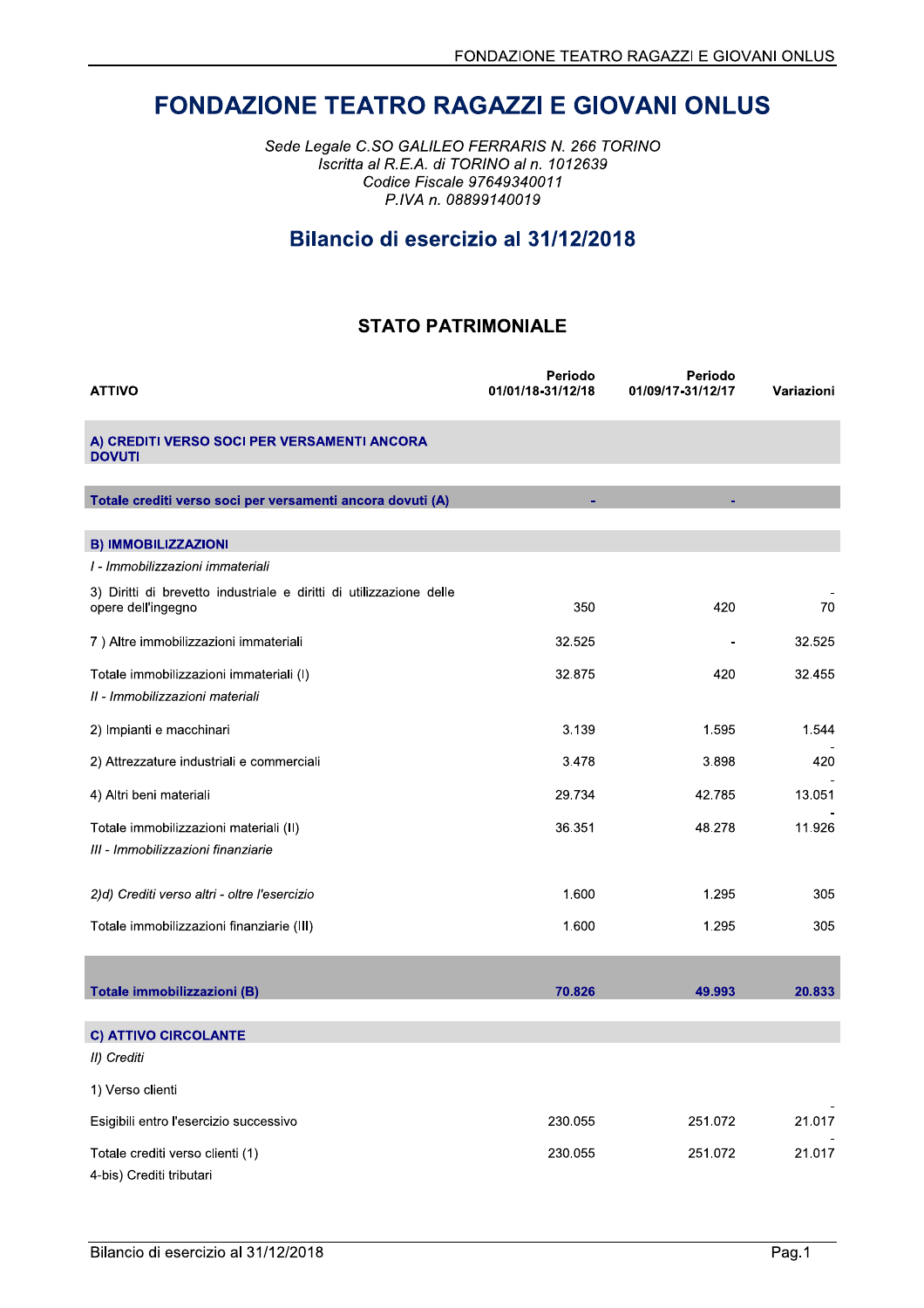| Esigibili entro l'esercizio successivo                                                                                                                          | 138.579   | 63.466    | 75.113  |
|-----------------------------------------------------------------------------------------------------------------------------------------------------------------|-----------|-----------|---------|
| Totale crediti tributari (4-bis)                                                                                                                                | 138.579   | 63.466    | 75.113  |
| 5) Verso altri                                                                                                                                                  |           |           |         |
| Esigibili entro l'esercizio successivo                                                                                                                          | 1.736.851 | 1.372.136 | 364.715 |
| Totale crediti verso altri (5)                                                                                                                                  | 1.736.851 | 1.372.136 | 364.715 |
| Totale crediti (II)                                                                                                                                             | 2.105.485 | 1.686.674 | 418.811 |
| III - Attività finanziarie che non costituiscono immobilizzazioni<br>Totale<br>attività<br>costituiscono<br>finanziarie<br>che<br>non<br>immobilizzazioni (III) |           |           |         |
| IV - Disponibilità liquide                                                                                                                                      |           |           |         |
| 1) Depositi bancari e postali                                                                                                                                   | 323.051   | 562.309 - | 239.258 |
| 2) Assegni                                                                                                                                                      |           |           |         |
|                                                                                                                                                                 |           |           |         |
| 3) Danaro e valori in cassa                                                                                                                                     | 50.261    | 30.605    | 19.656  |
| Totale disponibilità liquide (IV)                                                                                                                               | 373.312   | 592.914 - | 219.602 |
|                                                                                                                                                                 |           |           |         |
| Totale attivo circolante (C)                                                                                                                                    | 2.478.797 | 2.279.588 | 199.209 |
| <b>D) RATEI E RISCONTI</b>                                                                                                                                      |           |           |         |
|                                                                                                                                                                 |           |           |         |
| Ratei e risconti attivi                                                                                                                                         | 28.061    | 15.904    | 12.157  |
|                                                                                                                                                                 |           |           |         |
| Totale ratei e risconti (D)                                                                                                                                     | 28.061    | 15.904    | 12.157  |
|                                                                                                                                                                 |           |           |         |
| <b>TOTALE ATTIVO</b>                                                                                                                                            | 2.577.684 | 2.345.485 | 232.199 |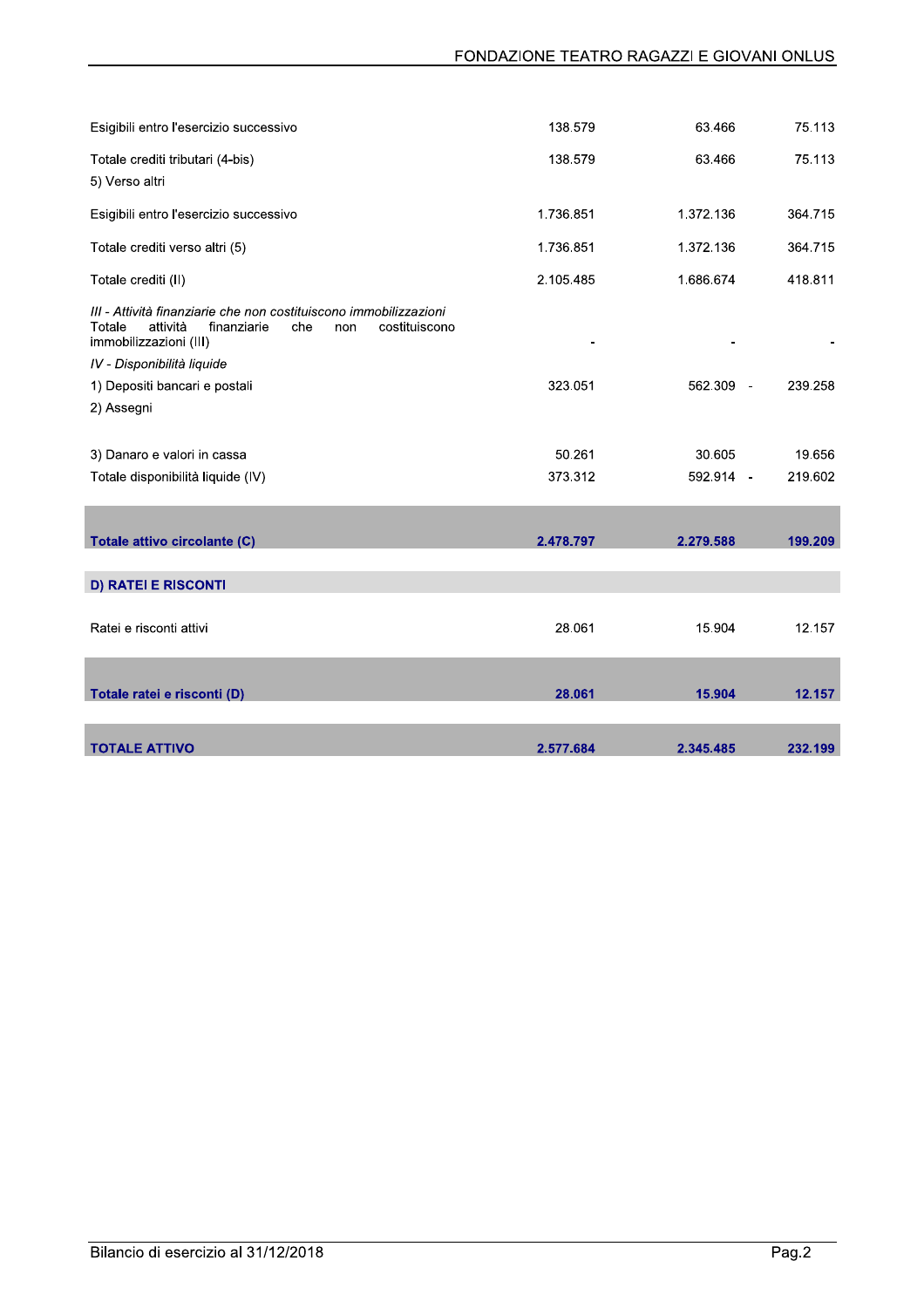| FONDAZIONE TEATRO RAGAZZI E GIOVANI ONLUS                                                                   |                              |                              |            |
|-------------------------------------------------------------------------------------------------------------|------------------------------|------------------------------|------------|
|                                                                                                             | <b>STATO PATRIMONIALE</b>    |                              |            |
| <b>PASSIVO</b>                                                                                              | Periodo<br>01/01/18-31/12/18 | Periodo<br>01/09/17-31/12/17 | Variazioni |
| A) PATRIMONIO NETTO                                                                                         |                              |                              |            |
| I - Fondo di dotazione indisponibile<br>II - Patrimonio libero                                              | 103.400                      | 103.400                      |            |
| 1) Avanzi (disavanzi) portati a nuovo                                                                       | 51.305                       | 38.684                       | 12.621     |
| 2) Avanzo (disavanzo) dell'esercizio                                                                        | 22.224                       | 12.620                       | 34.844     |
| Totale Patrimonio Libero                                                                                    | 29.081                       | 51.304                       | 22.223     |
| Totale patrimonio netto (A)                                                                                 | 132.481                      | 154.704                      | 22.222     |
| <b>B) FONDI PER RISCHI E ONERI</b>                                                                          |                              |                              |            |
| 3) Altri                                                                                                    | 1.578                        | 75.917                       | 74.339     |
| Totale fondi per rischi e oneri (B)                                                                         | 1.578                        | 75.917                       | 74.339     |
| C) TRATTAMENTO DI FINE RAPPORTO DI LAVORO<br><b>SUBORDINATO</b>                                             | 444.083                      | 412.809                      | 31.274     |
| D) DEBITI<br>4) Debiti verso banche                                                                         |                              |                              |            |
| Esigibili entro l'esercizio successivo                                                                      | 641.196                      | 623.930                      | 17.266     |
| Totale debiti verso banche (4)<br>7) Debiti verso fornitori                                                 | 641.196                      | 623.930                      | 17.266     |
| Esigibili entro l'esercizio successivo                                                                      | 591.586                      | 635.021                      | 43 4 35    |
| Totale debiti verso fornitori (7)<br>12) Debiti tributari                                                   | 591.586                      | 635.021                      | 43.435     |
| Esigibili entro l'esercizio successivo                                                                      | 81.700                       | 42.996                       | 38.704     |
| Totale debiti tributari (12)<br>13) Debiti verso istituti di previdenza e di sicurezza sociale              | 81.700                       | 42.996                       | 38.704     |
| Esigibili entro l'esercizio successivo<br>Totale debiti verso istituti di previdenza e di sicurezza sociale | 70.191                       | 67.437                       | 2.754      |
| (13)<br>14) Altri debiti                                                                                    | 70.191                       | 67.437                       | 2.754      |
| Esigibili entro l'esercizio successivo                                                                      | 155.435                      | 148.913                      | 6.522      |
| Totale altri debiti (14)                                                                                    | 155.435                      | 148.913                      | 6.522      |
| Totale debiti (D)                                                                                           | 1.540.108                    | 1.518.296                    | 21.812     |
| <b>E) RATEI E RISCONTI</b>                                                                                  |                              |                              |            |
| Ratei e risconti passivi                                                                                    | 459.434                      | 183.758                      | 275.676    |
| Totale ratei e risconti (E)                                                                                 | 459.434                      | 183.758                      | 275.676    |
| <b>TOTALE PASSIVO</b>                                                                                       | 2.577.684                    | 2.345.485                    | 232.200    |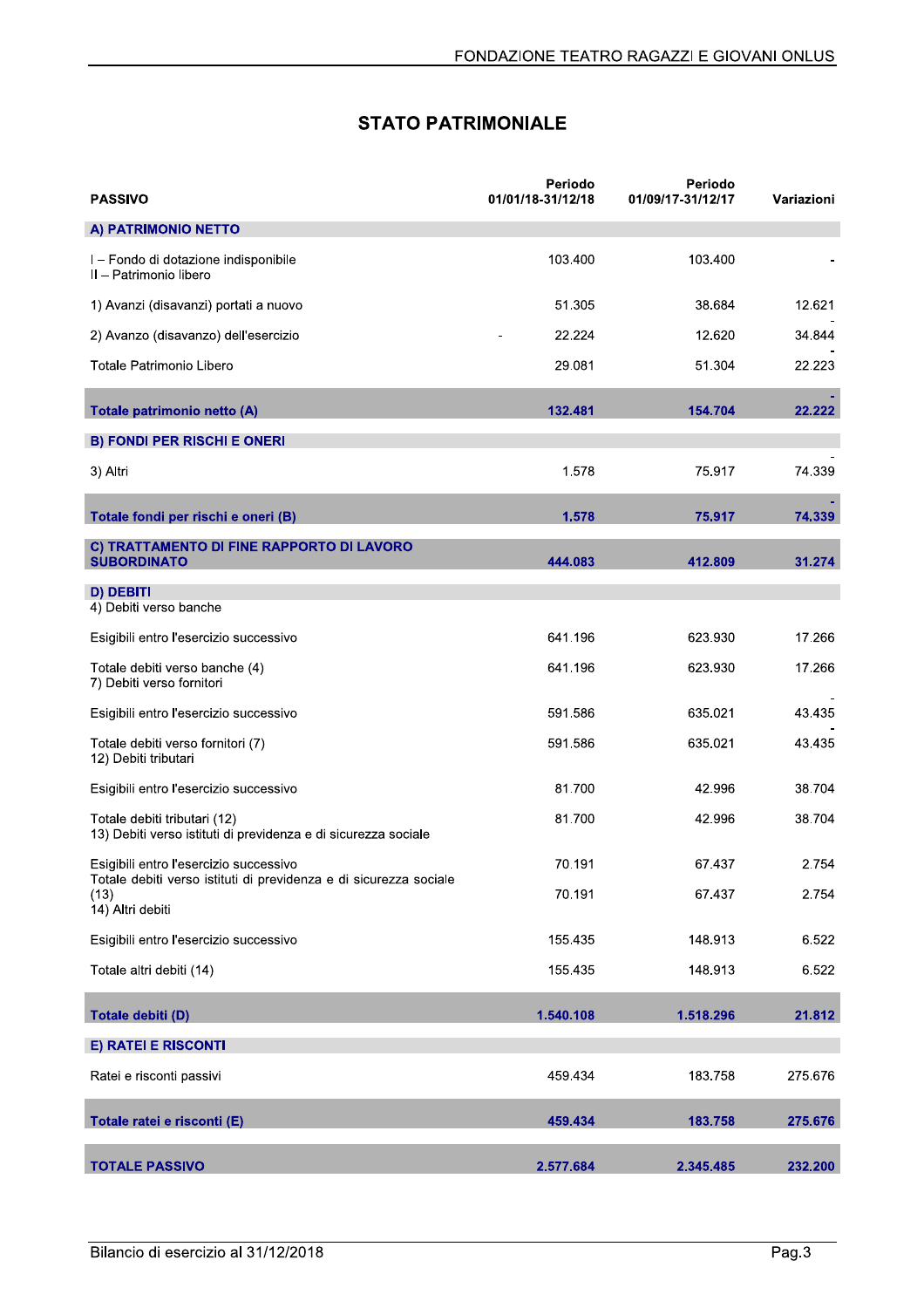## **CONTO ECONOMICO**

|                                                                               | Periodo<br>01/01/18-31/12/18 | Periodo<br>01/09/17-31/12/17 | Variazioni |
|-------------------------------------------------------------------------------|------------------------------|------------------------------|------------|
| A) PROVENTI DA ATTIVITA' ISTITUZIONALE                                        |                              |                              |            |
| A.1) Ricavi delle vendite e delle prestazioni<br>A.5) Altri ricavi e proventi | 555.142                      | 210.558                      | 344.584    |
| A.5.a) Contributi in conto esercizio                                          | 1.659.922                    | 599.272                      | 1.060.651  |
| A.5.c) Contributi in conto impianti rateizzati                                |                              |                              |            |
| A.5.d) Ricavi e proventi diversi                                              | 95.286                       | 7.456                        | 87.829     |
| Totale altri ricavi e proventi (A.5)                                          | 1.755.208                    | 606.728                      | 1.148.480  |
| <b>TOTALE PROVENTI DA ATTIVITA' ISTITUZIONALE</b>                             | 2.310.350                    | 817.286                      | 1.493.064  |
| A.I PROVENTI DA ATTIVITA' CONNESSE                                            |                              |                              |            |
| A.5 Altri ricavi e proventi                                                   | 53.514                       | 19.910                       | 33.604     |
| TOTALE PROVENTI DA ATTIVITA' CONNESSE                                         | 53.514                       | 19.910                       | 33.604     |
| PROVENTI DA ATTIVITA' COMMERCIALI<br>A.II                                     |                              |                              |            |
| A.5 Ricavi delle vendite e delle prestazioni                                  | 22.023                       | 3.646                        | 18.377     |
| TOTALE PROVENTI DA ATTIVITA' COMMERCIALI                                      | 22.023                       | 3.646                        | 18.377     |
| A.III PROVENTI FINANZIARI E PATRIMONIALI                                      |                              |                              |            |
| Interessi attivi da c/c                                                       | 49                           | 1                            | 48         |
| <b>TOTALE PROVENTI FINANZIARI E PATRIMONIALI</b>                              | 49                           | 1                            | 48         |
| <b>TOTALE PROVENTI</b>                                                        | 2.385.936                    | 840.843                      | 1.545.093  |
| B) ONERI DA ATTIVITA' ISTITUZIONALE                                           |                              |                              |            |
| 6) Per materie prime, sussidiarie, di consumo e merci                         | 37.327                       | 12.877                       | 24.450     |
| 7) Per servizi                                                                | 909.881                      | 296.901                      | 612.981    |
| 8) Per godimento di beni di terzi<br>9) Per il personale:                     | 15.981                       | 4.393                        | 11.588     |
| a) Salari e stipendi                                                          | 941.823                      | 306.946                      | 634.878    |
| b) Oneri sociali                                                              | 283.464                      | 89.970                       | 193.493    |
| c) Trattamento di fine rapporto                                               | 48.616                       | 14.574                       | 34.042     |
| d) Altri costi                                                                | 3.400                        | 1.042                        | 2.358      |
| Totale costi per il personale (9)<br>10) Ammortamenti e svalutazioni:         | 1.277.303                    | 412.532                      | 864.771    |
| a) Ammortamento delle immobilizzazioni immateriali                            | 1.576                        | 210                          | 1.366      |